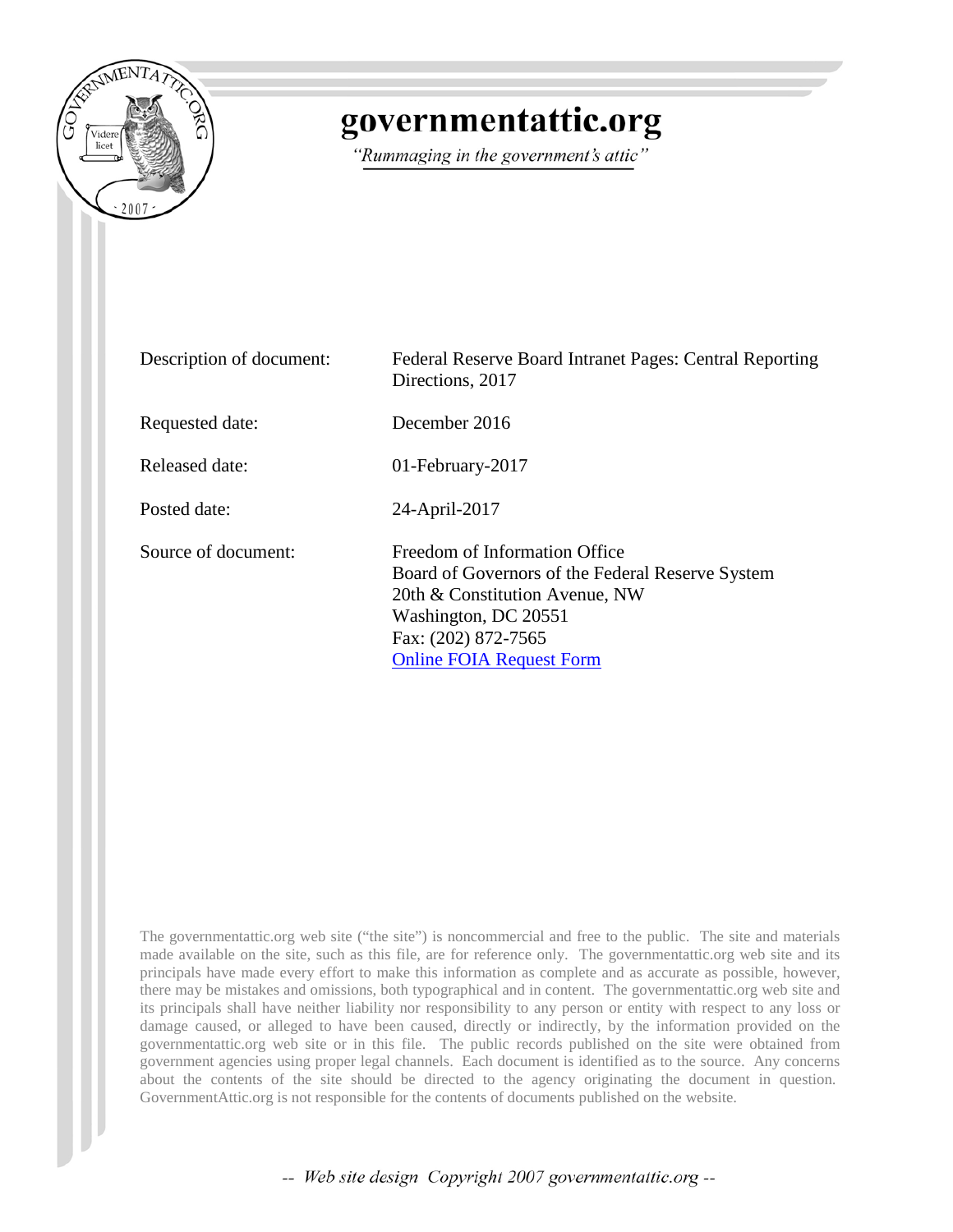

## BOARD OF GOVERNORS **OF THE FEDERAL RESERVE SYSTEM W.A.SHIHGTOH. D. C. 20551**

ADDRESS OFFICIAL CORRESPONDENCE **TO THE** BOARD

February 1, 2017

Re: *Freedom of Information Act Request No. G-2017-0083* 

Please find enclosed a copy of the Reporting Central webpage.

Very truly yours,

/signed/

Jeanne M. McLaughlin Manager, Freedom of Information Office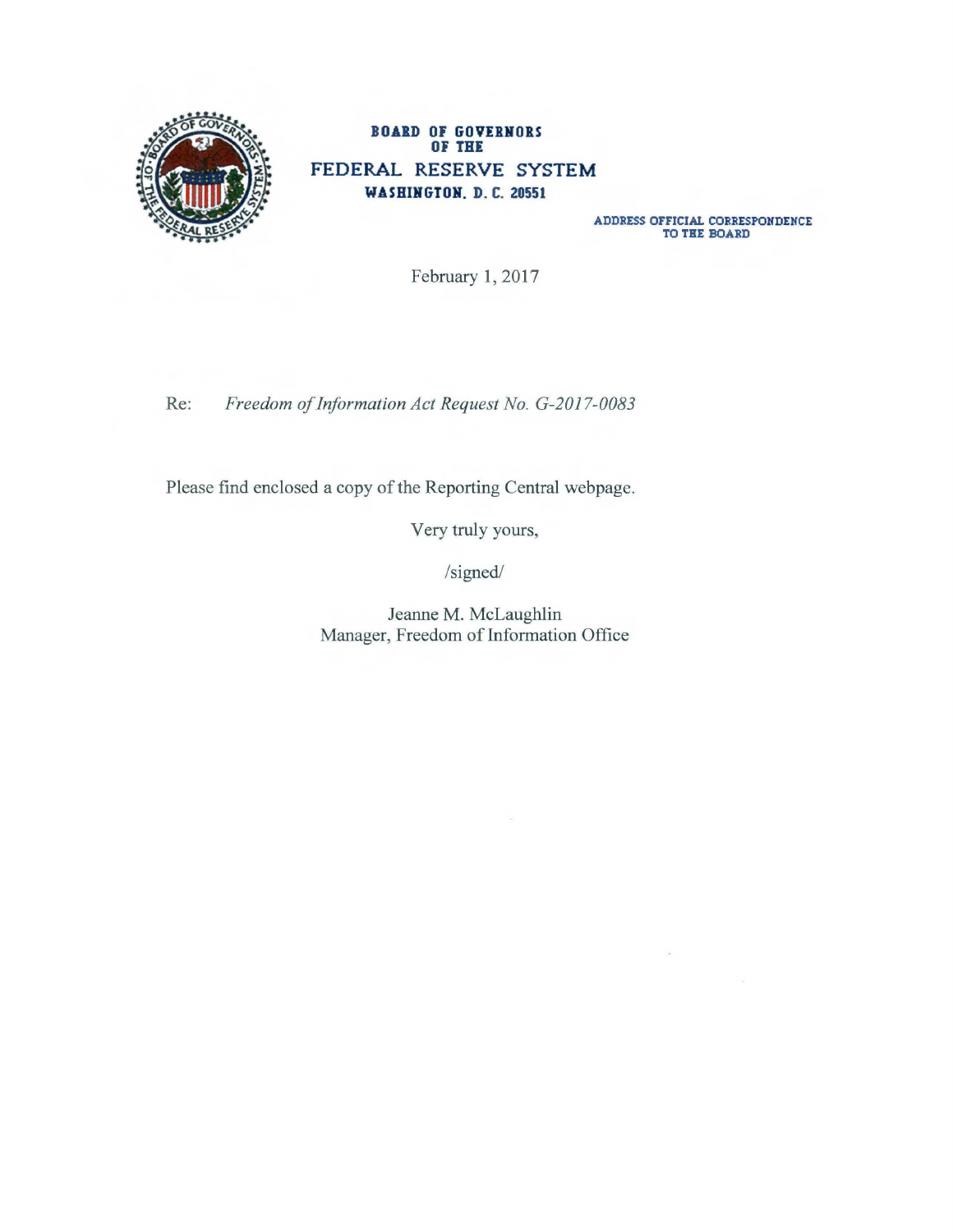# EDERAL RESERVE BANK SERVICES

FedACH **Access Solutions - FedLine Account Services** FedCash **National Settlement** Treasury Central Bank Check Fedwire **BROWSE BY TOPIC** Home - Reporting Central Add This Page to My Quick Links **Service Offerings Central Bank Toolbox Reporting Central Service and Access Setup RESOURCES Operations Resources** The Federal Reserve uses reporting forms to collect data from bank holding **Central Data Repository Events and Education** (CDR) (Off-site Link) companies, depository institutions, other financial and nonfinancial entities and consumers. Submission of the forms is required in some cases, voluntary in **National Information Center News and Communications** others. Some data are collected frequently, others only occasionally. The (NIC) (Off-site Link) information gathered by these reports aids the Federal Reserve in carrying out its **Resource Centers and FAOs** responsibilities for the conduct of monetary policy, the supervision and regulation **Reporting Central District** of the banking industry and the protection of consumers' rights. Contacts **POPULAR CONTENT Reporting and Reserves** This section offers information on filing reports electronically via our Internet **Rules and Regulations Business Continuity** reporting application: Reporting Central. You also have easy access to reports and Contacts forms, and other relevant documents for preparing and filing regulatory and **Forms Customer Contact Center** financial reports. **Contacts Business Continuity** For information, please visit the Reporting Central Resource Center. **CENTRAL BANK FORMS Service Fees Secure Logon for Reporting Central Reporting Central Forms Holiday Schedules Reserves Central Forms** The Reporting Central application allows for a more secure, technically advanced **Industry Links** and efficient system that serves as a single point of entry for electronic reports **Lending Central Forms MY QUICK LINKS** submission via direct data entry and file uploads. Individuals will logon to the Reporting Central application via the **FedLine Web**® access solution, where they **REPORTING CENTRAL FedACH Services Education** will have access to electronic reporting applications, report forms and instructions. Paper submission will continue for some reports, but organizations **Customer Communications** are encouraged to take advantage of the efficiencies of electronic submission. **Reporting Central Reporting Central Resource Fedwire Testing Opportunities** Click the button below to access the Reporting Central application: Center **Check Adjustment Ouick Reporting Central User Reference Guide Reporting Central Secure Logon** Guides **Federal Reserve Bank Events Reporting Central Application Frequently FedLine Access Solutions Forms Asked Questions Testing the Reporting Central Application Reporting Central Application Setup** You can test the Reporting Central application in the test environment. If you have questions related to testing, please contact your local Reporting **RESERVES CENTRAL** Central District Contact. **Reserves Central Training Details Term Deposit Facility (TDF)** Logon (Off-site Link) A Reporting Central External User Guide (PDF) is for the benefit of individuals responsible for the preparation and submission of reports. The user **Excess Balance Account** quide provides information on how to: **Resource Center** Reserve Maintenance Log into the application using your Federal Reserve Bank issued physical Manual (Off-site Link) token Navigate through the screens of the application to submit files electronically Reserve Maintenance Direct data entry into the application Calendars

Search:

The links below provide information about report forms and instructions available from the Federal Reserve, Federal Financial Institutions Examination Council and

**Discount Window Lending** Programs (Off-site Link)

**LENDING CENTRAL** 

**Reports and Forms**